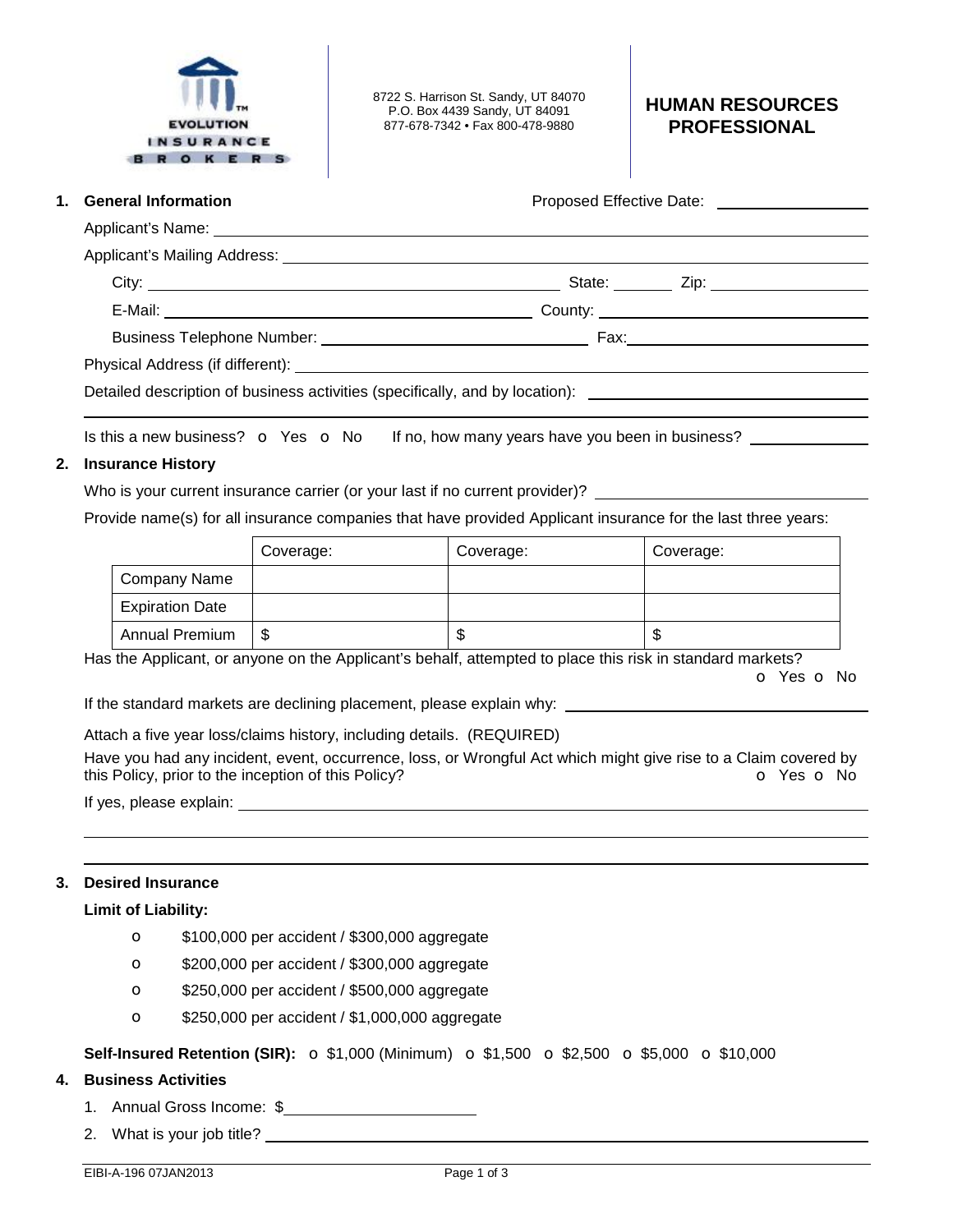|  |  | 3. Is your HR position full-time or part-time? |  |  | <b>o</b> Full-time <b>o</b> Part-time |
|--|--|------------------------------------------------|--|--|---------------------------------------|
|  |  |                                                |  |  |                                       |

4. How many years experience do you have in the HR field?

| 5. Have you had any claim for professional negligence, or have you been named personally in an employment                                                                                                                          |            |
|------------------------------------------------------------------------------------------------------------------------------------------------------------------------------------------------------------------------------------|------------|
| practices lawsuit?                                                                                                                                                                                                                 | o Yes o No |
| $\bullet$ if a contract the contract of the contract of the contract of the contract of the contract of the contract of the contract of the contract of the contract of the contract of the contract of the contract of the contra |            |

- 6. Has the company that you provide HR services for had any employment related claims?  $\bullet$  Yes  $\bullet$  No
- 7. How many employees are at the company for which you provide HR services?
- 8. Is the company you are employed by in compliance with state and federal employment guidelines?

|                                                                 | o Yes o No               |  |
|-----------------------------------------------------------------|--------------------------|--|
| 9. Does the company you work for purchase EPLI?                 | O Yes O No               |  |
| 10. Does the company offer health insurance?                    | O Yes O No               |  |
| If yes, do you manage the health insurance program?             | O Yes O No               |  |
| 11. Does the company you work for offer a 401K plan?            | O Yes O No               |  |
| If yes, do you manage the 401K plan?                            | O Yes O No               |  |
| 12. Are there other benefit programs you administer or oversee? | <b>O</b> Yes <b>O</b> No |  |
| If yes, please describe the other programs:                     |                          |  |

#### 13. Do you handle money or issue checks on behalf of the company? **o Social Company**? **o Yes o No**

# **REPRESENTATIONS AND WARRANTIES**

The "Applicant" is the party to be named as the "Insured" in any insuring contract if issued. By signing this Application, the Applicant for insurance hereby represents and warrants that the information provided in the Application, together with all supplemental information and documents provided in conjunction with the Application, is true, correct, inclusive of all relevant and material information necessary for the Insurer to accurately and completely assess the Application, and is not misleading in any way. The Applicant further represents that the Applicant understands and agrees as follows: (i) the Insurer can and will rely upon the Application and supplemental information provided by the Applicant, and any other relevant information, to assess the Applicant's request for insurance coverage and to quote and potentially bind, price, and provide coverage; (ii) the Application and all supplemental information and documents provided in conjunction with the Application are warranties that will become a part of any coverage contract that may be issued; (iii) the submission of an Application or the payment of any premium does not obligate the Insurer to quote, bind, or provide insurance coverage; and (iv) in the event the Applicant has or does provide any false, misleading, or incomplete information in conjunction with the Application, any coverage provided will be deemed void from initial issuance.

The Applicant hereby authorizes the Insurer and its agents to gather any additional information the Insurer deems necessary to process the Application for quoting, binding, pricing, and providing insurance coverage including, but not limited to, gathering information from federal, state, and industry regulatory authorities, insurers, creditors, customers, financial institutions, and credit rating agencies. The Insurer has no obligation to gather any information nor verify any information received from the Applicant or any other person or entity. The Applicant expressly authorizes the release of information regarding the Applicant's losses, financial information, or any regulatory compliance issues to this Insurer in conjunction with consideration of the Application.

The Applicant further represents that the Applicant understands and agrees the Insurer may: (i) present a quote with a Sublimit of liability for certain exposures, (ii) quote certain coverages with certain activities, events, services, or waivers excluded from the quote, and (iii) offer several optional quotes for consideration by the Applicant for insurance coverage. In the event coverage is offered, such coverage will not become effective until the Insurer's accounting office receives the required premium payment.

The Applicant agrees that the Insurer and any party from whom the Insurer may request information in conjunction with the Application may treat the Applicant's facsimile signature on the Application as an original signature for all purposes.

The Applicant acknowledges that under any insuring contract issued, the following provisions will apply:

1. A single Accident, or the accumulation of more than one Accident during the Policy Period, may cause the per Accident Limit and/or the annual aggregate maximum Limit of Liability to be exhausted, at which time the Insured will have no further benefits under the Policy.